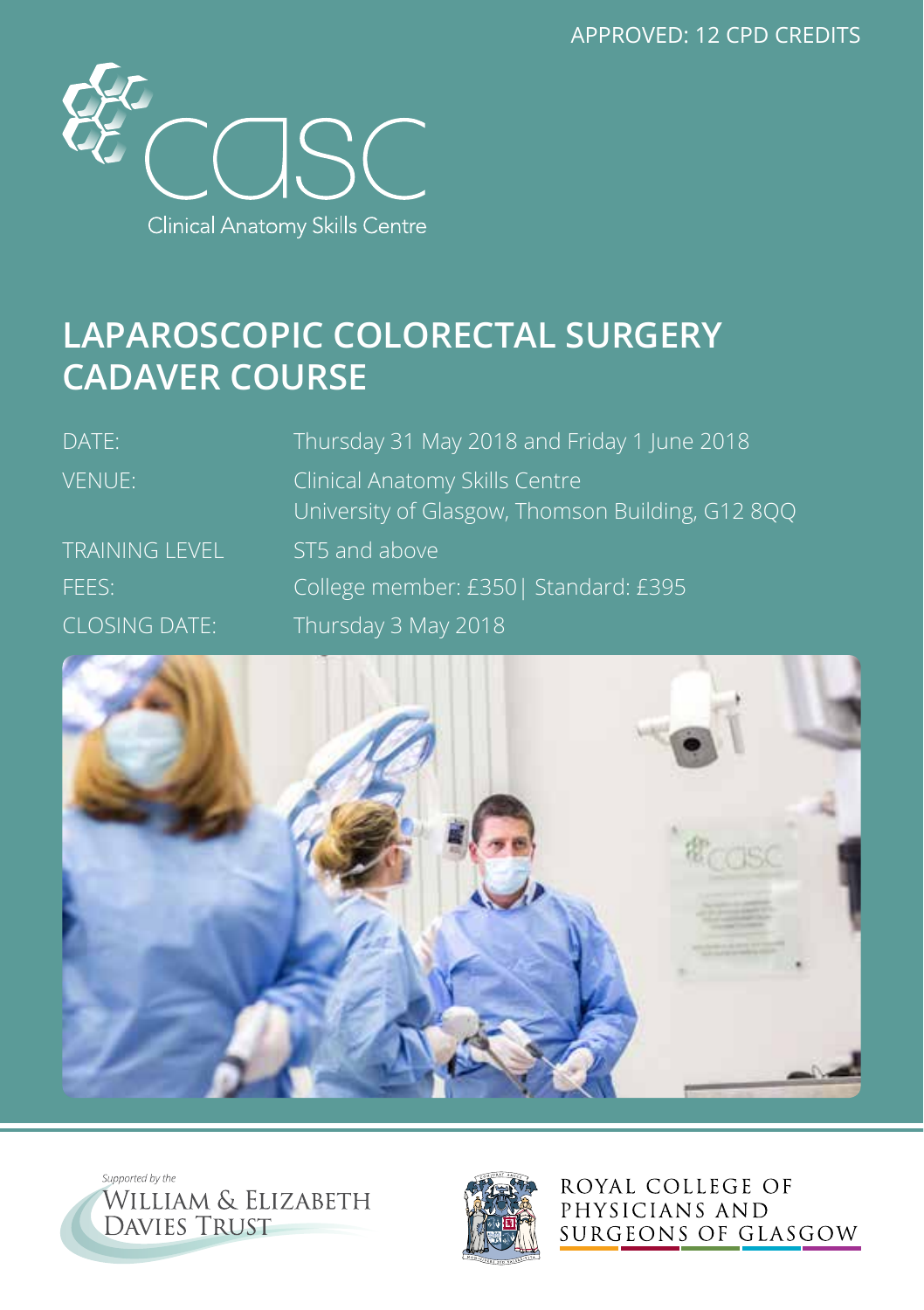*This course will be held in the Clinical Anatomy Skills Centre (CASC).* 

*It is a facility designed to provide innovative and challenging education and training for physicians, surgeons, dentists and other allied health professionals.* 

*CASC is a joint venture with the University of Glasgow and is based in the Anatomy Facility at the University.*

This two day cadaver course provides hands-on experience in laparoscopic colorectal procedures using fresh/frozen cadaveric material.

The course is run with a low delegate to faculty ratio, and with a maximum of two delegates assigned to each cadaver.

While didactic teaching will take place during the course, the main emphasis is to provide practical experience.

## COURSE DIRECTOR

## **Mr Richard Molloy**

Consultant Colorectal and General Surgeon The Queen Elizabeth University Hospital, Glasgow

The programme includes:

- *• Setting up for laparoscopic colorectal cases*
- *• Laparoscopic right hemicolectomy*
- *• Left colon\splenic flexure*
- *• Left colon mobilisation*
- *• Dealing with the transverse colon*
- *• Laparoscopic transverse colectomy*
- *• Laparoscopic TME*
- *• Laparoscopic rectal dissection*
- *• Laparoscopic surgery for rectal prolapse*
- *• Laparoscopic intracorporeal stapled anastomis/laparoscopic suturing*

This course has a reduced fee thanks to sponsorship by: **Applied Medical, Medtronic** and **Olympus Medical**